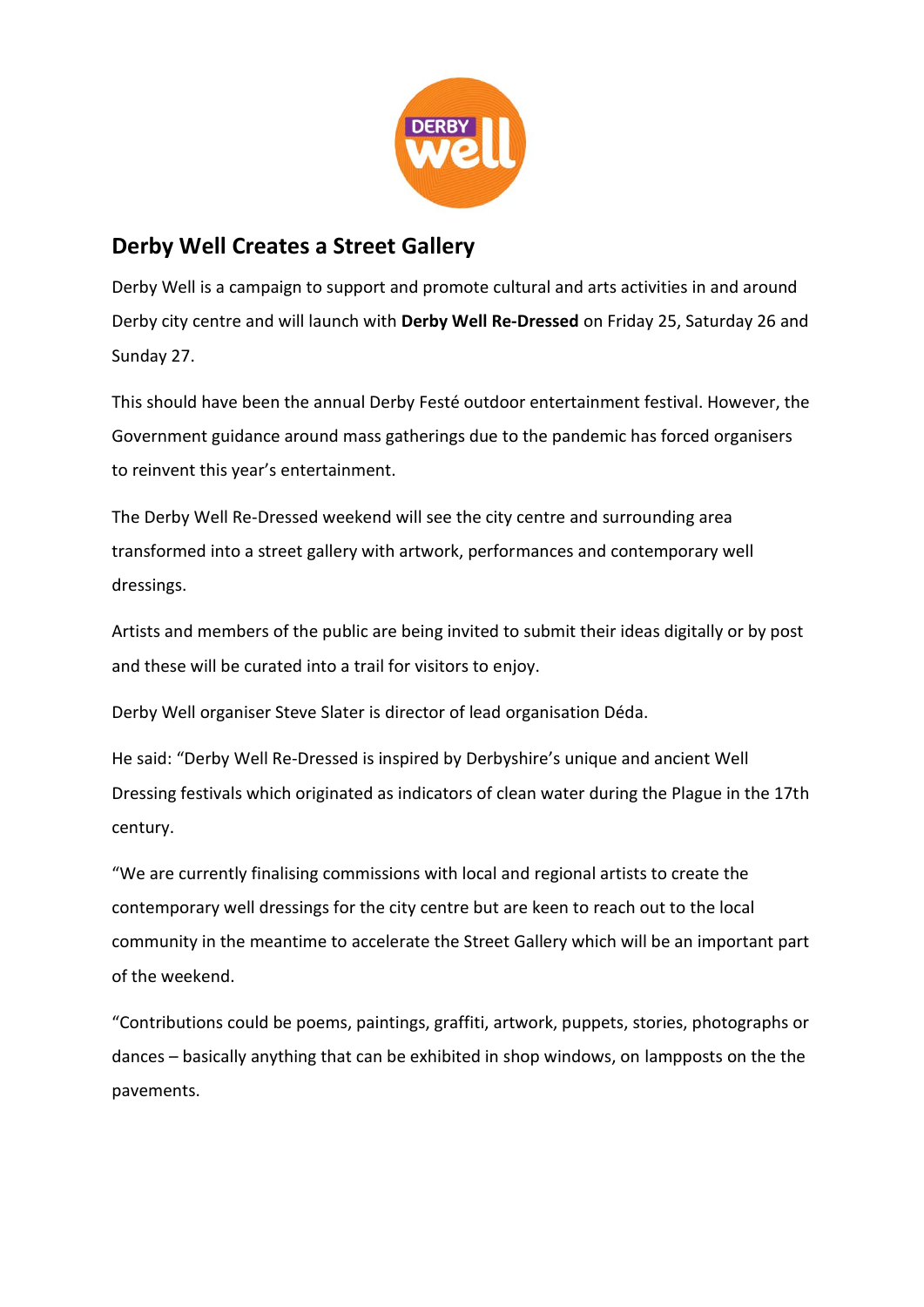

community spirit, Black Lives Matter and to mark the loss of a loved one as well of course "They can also be on any theme that matters to individuals from lockdown and the NHS to the traditional well dressings.

vibe alive by celebrating Derby's amazing creative communities. **Being** "We want help from local people to transform the city and keep the Festé street festival

"Our aim is to make our city colourful again, to reconnect our communities with our city and bring a new vibrancy to Derby following a very challenging and tough part of our lives."

Some of the street artwork generated for Melbourne Festival (which is the weekend before Derby Well Re-Dressed) will feature on the city centre streets, including work created by 40 Art & Design students from Derby College's Joseph Wright Centre in the Cathedral Quarter.

The students, who will return to their studies in early September, are already formulating their ideas for creative artwork and teacher Phillip Taylor said that involvement in Derby Well Re-Dressed would be valuable work experience for his students.

"We plan to install guerrilla art in both Melbourne and Derby city centre – with pieces appearing overnight.

"We are very much looking forward to being part of Derby Well Re-Dressed which is a great opportunity to show students the value of community art – embracing a brief and project managing the creation and installation of artwork.

"We hope that people across the city will follow our lead and create their own artwork for the Street Gallery which is just what we all need to enjoy in a safe and socially distanced way after so many weeks of limited access to cultural activities."

Moving forwards, **Derby Well** aims to be an important driver in the social, cultural and economic re-development and growth in the city. It will bring together key partners to showcase the city's arts, cultural calibre and vibrancy through a virtual and physical performance and events programme.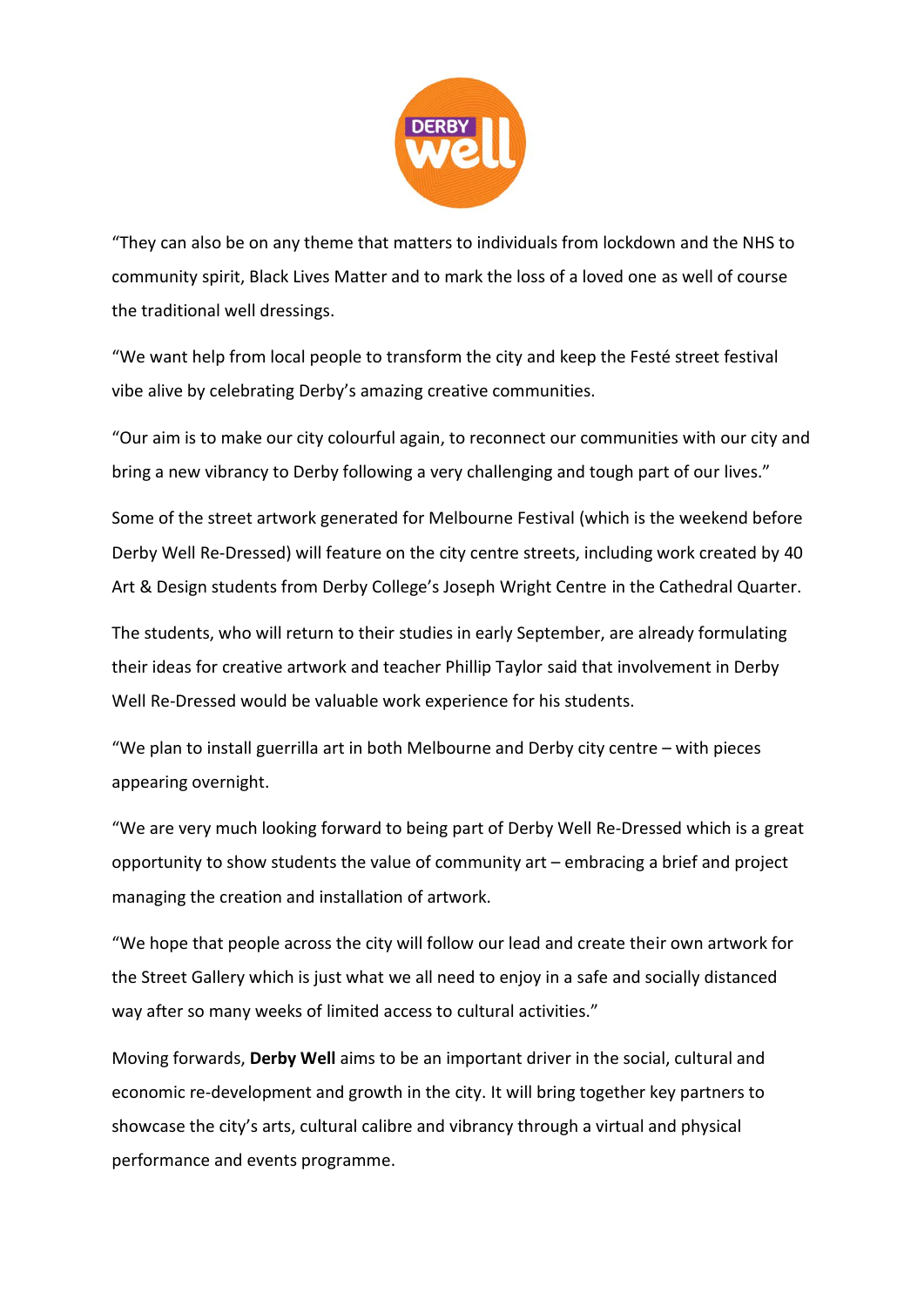

centre in a safe and socially distanced way and contribute to the wellbeing of city The programme will support artists back into work, encourage people back into the city communities by engaging with wider audiences.

enlightenment, entertainment and amusement to local communities and visitors alike. **Being** Steve Slater continued: "Since 2007, Derby Festé has existed to bring surprise,

"We obviously have to think differently this year and the idea behind **Festé/Derby Well** is to create a series of events that will celebrate our city and reunite our communities.

"The idea was originally born from a conversation about traditional Derbyshire Well Dressing festivals and our goal is for this to be the launch of the long-term programme which is very appropriate considering the county's links to the Plague all those centuries ago.

"This will be the perfect way to proclaim the city's strength and ability to overcome the pandemic with care and kindness, human, creative and love.

"Moving forwards, we hope to broaden the Derby Well theme to showcase, celebrate and mark a wide range of milestones and landmarks in the city – working in partnership with partners from all walks of life from culture to business.

"Therefore, although it is disappointing that Derby Festé is not able to happen in its usual way this September, Derby Well gives us the opportunity to re-invent the way that we can come together to celebrate and enjoy our city in a positive and proactive way.

Anyone interested in forwarding their creative ideas or work for inclusion in the Derby Well Re-Dressed Street Gallery should visit Derby Festé at [https://www.derbyfeste.com/get](https://www.derbyfeste.com/get-involved/)[involved/](https://www.derbyfeste.com/get-involved/)

## Ends

Media enquiries: Sarah Jenkin-Jones, JJPR< Tel: 01332 515102/07951 945665; [sarah@jjpublicrelations.co.uk](mailto:sarah@jjpublicrelations.co.uk)